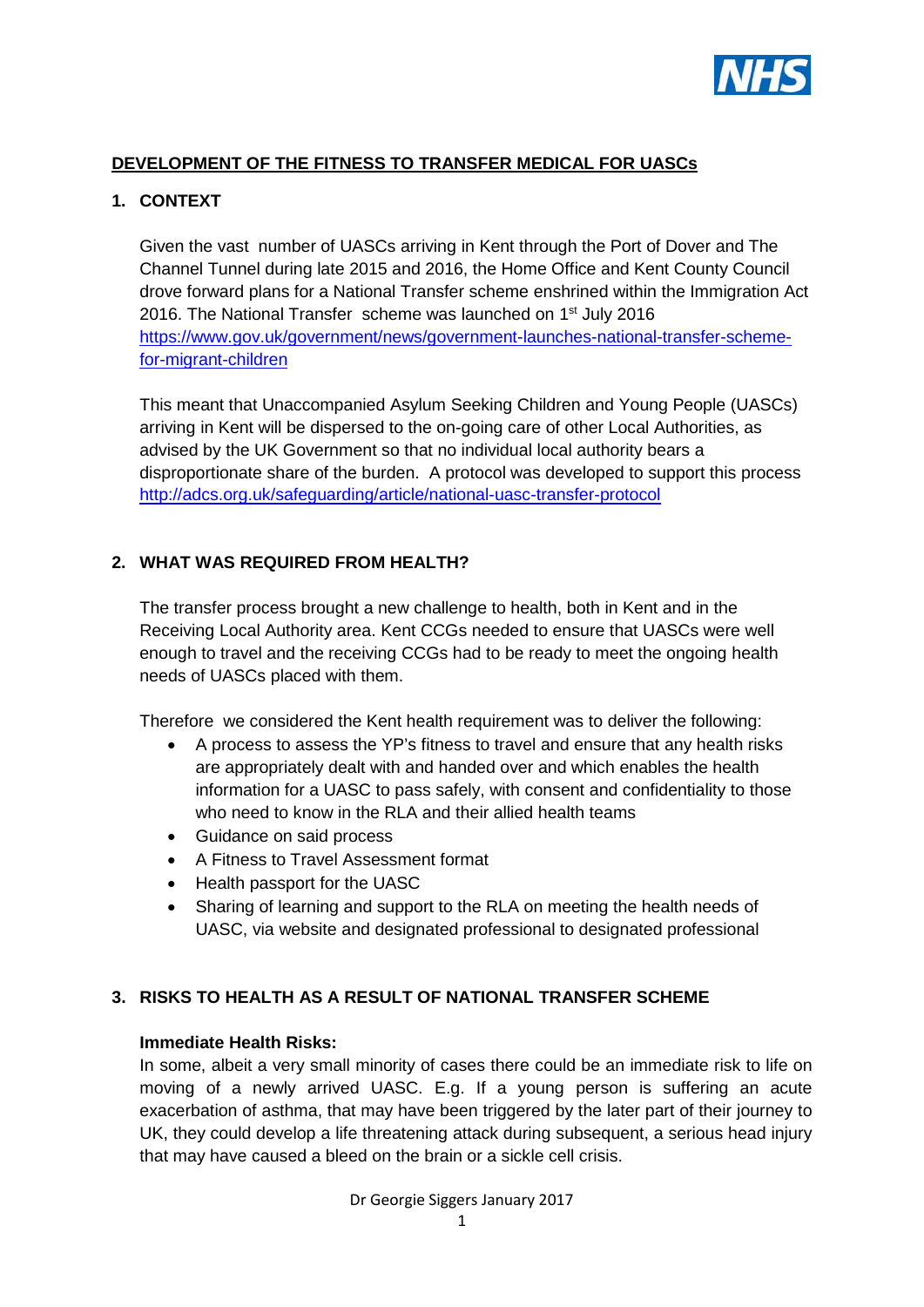

In other cases there could be worsening of a condition if treatment is delayed as a result of transfer e.g. acute infections, physical injuries and chronic health conditions such as diabetes and epilepsy, mental health concerns such as self-harm.

In other cases there could be unnecessary suffering as a result of delay in accessing treatment e.g. gastro intestinal symptoms, skin infections

### **Intermediate Health Risks:**

There may be situations where moving a Young Person could affect continuity of care e.g. YP with broken bones or injuries who have received treatment but require follow up and possibly further intervention e.g. removal of sutures, dressing changes etc.

### **Longer Term Health Risks:**

We know that there are longer term health issues that need to be addressed and that these would usually be identified by the IHA when a comprehensive assessment of health and need is made. With transfer it becomes the RLA responsibility to arrange the IHA locally. Many LAC health teams around the country are already struggling to meet the timescales required for their own UK LAC. Drift and then the risk of unidentified and unmet health needs for UASCs is a risk. In addition, the assessment of health needs for UASCs and the implementation of health plans and the provision of screening (e.g. for TB and hepatitis B) is complex. Many health teams will be ill prepared and will not have services in place to meet the needs of a population of young people who do not speak English (e.g. dental and vison services). LAC CAMHS services around the UK are particularly stretched and may not be skilled in meeting the complex needs of this population.

- i. There are infection risks in this population such as malaria, TB and hepatitis B. Plans would usually be made at the IHA stage to screen for these infections. UASCs are also missing immunisations and again programs for immunisation will need to be put in place as soon as possible to protect the UASC but also to address public health concerns.
- ii. Receiving health teams will need to be able to arrange immunisations, screening and health assessments for UASCs.

#### **Public Health Risks:**

UASCs are also missing immunisations and should have the first course of the agreed UK immunisations as soon as possible. If these are not started prior to transfer there is a health risk to the UASC but also to the community in which they are placed.

#### **4. RISK MITIGATION**

i. The Designated professionals for Looked after Children in Kent wrote an introduction letter to fellow designated professionals nationally, explaining the 5 day transfer model, responsibilities for health, and the FTT health screening process and the links to the Kent resources.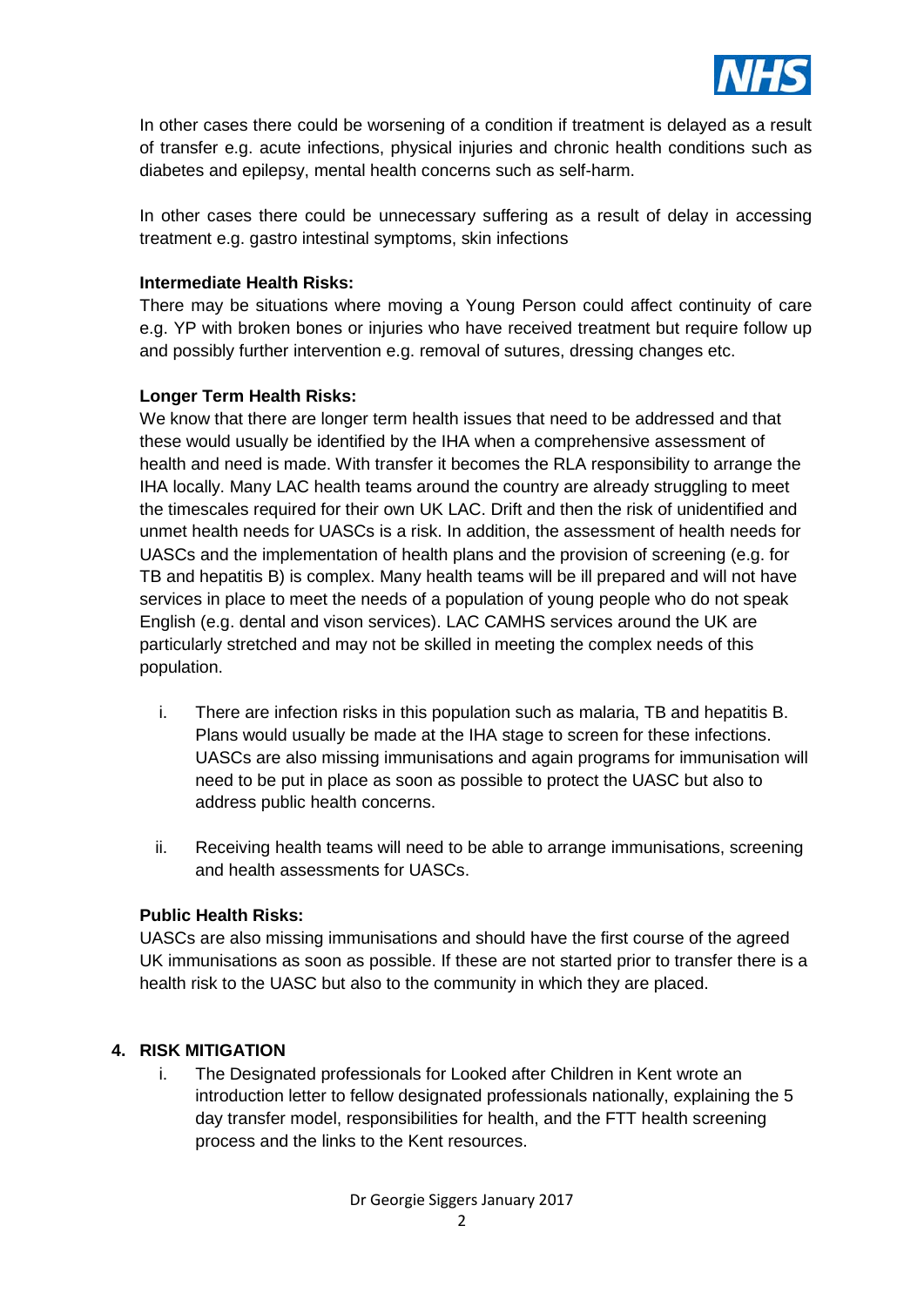

- ii. Kent CCGs have developed a number of resources that will support RLAs and their allied health teams in their preparation of receiving UASC. These include bespoke UASC initial health assessment guidance and templates, podcasts in different languages to explain the IHA consent and process and blood borne virus testing and a DVD to explain health needs of UASCs to front line staff. A number of training resources have been developed as well..
- iii. UASCs should be registered with a GP and allocated an NHS number as soon as possible after arrival in the UK and prior to transfer. This allows any health actions to be safely recorded. When the young person moves there should be an agreed action that the RLA will arrange registration with a new local GP. The young person will need to have provide their previous GP details and their NHS number (this will be recorded in the UASC's Health Passport) when registering with the new GP in order that the previous GP record can be transferred.
- iv. A Fitness to Travel screening process has been developed with an agreed traffic light approach to health risks whereby red relates to a health need to delay transfer for an agreed period of time, amber requires further action and consideration such as a consideration to the RLA's ability to meet the specific health needs of the UASC, some immediate treatment prior to transfer and then medical handover or just specific handover to the new area's health teams and new GP. If the UASC has no apparent health concerns they will be deemed fit to travel and given a "green light" with some standard UASC health recommendations to hand over to their new RLA and health team.
- v. UASCs will have their first set of UK recommended immunisations given prior to transfer to protect the UASC but also to address public health concerns.

### **5. DELIVERING THE MODEL**

UASCs become Looked after Children under Section 20 of the Children Act 1989. As such they are entitled to the full range of services available to LAC. The following must be addressed:

**Access to universal health service:** UASCs need to register with a GP. They must register with a GP as soon as possible after arrival in the UK. As part of the registration process an NHS number will be applied for. Details of their NHS number and GP registration will be placed in the UASC health passport. There will then be a need for the UASC to register with a new GP in their RLA and this information will need to be passed on to their new GP in the RLA.

**Statutory Initial and Review Health Assessment:** The Statutory Guidance "Promoting the health and well-being of looked after children" March 2015 states that all looked after children and young must have a holistic health assessment and creation of a health care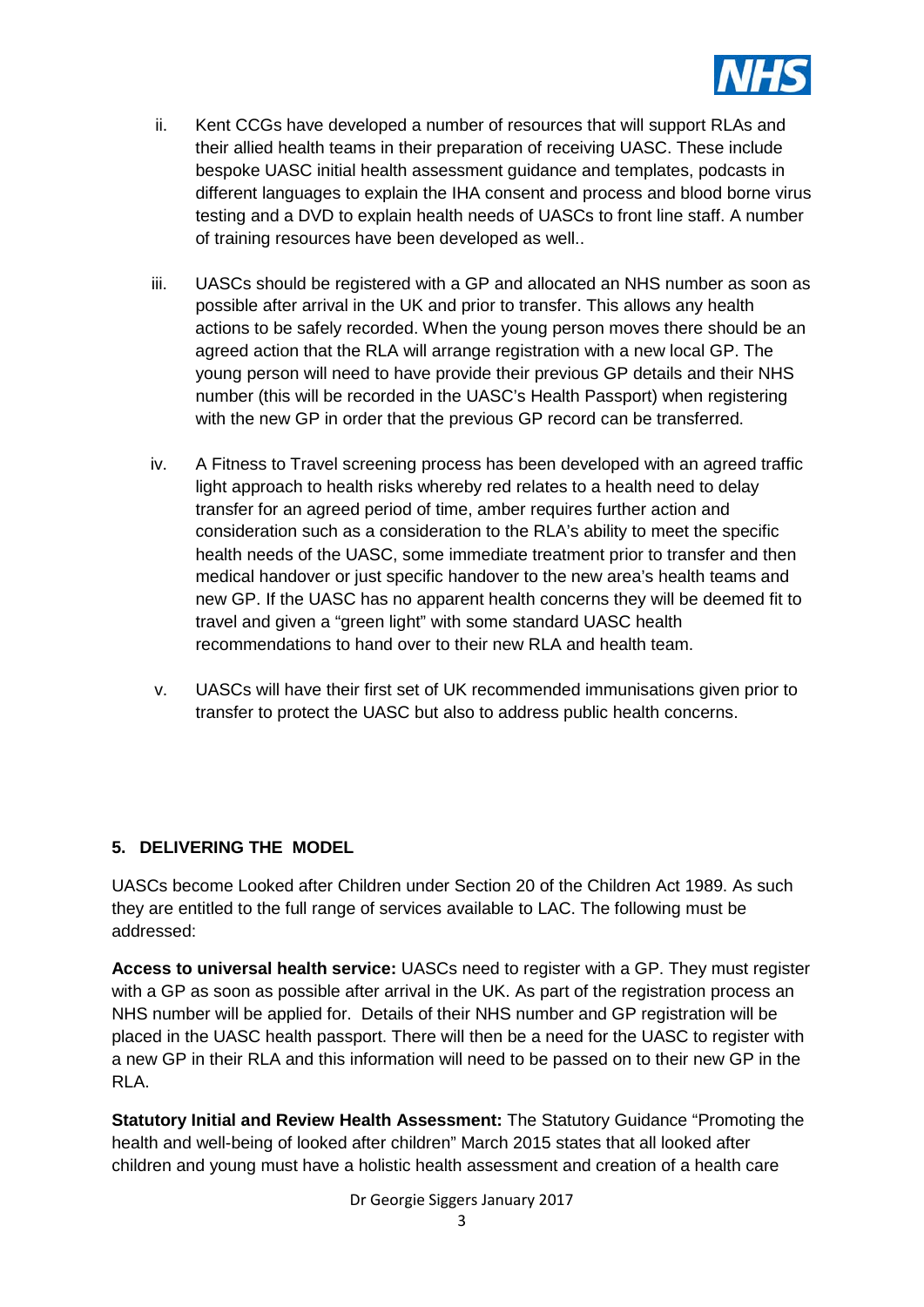

plan within 20 working days of coming into care. Regulation 7 of the Care Planning, Placement and Case Review (England) Regulations 2010 requires the local authority that looks after the child/young person to arrange for a registered medical practitioner to carry out an initial assessment of the child's health and provide a written report of the assessment. So, a thorough health assessment of a UASC is a statutory requirement for the RLA and the CCG, who have a shared responsibility to ensure that this happens.

Within the 5 day window prior to transfer to the RLA, a *Fitness to Travel* (FTT) screening appointment health will be undertaken and any immediate health needs will be identified and addressed where possible. This *does not* replace the need for the young person to have a statutory IHA once moved to the RLA.

### **a) Fitness to travel (FTT)**

- i. Many of the UASCs seen to date have had concerns about their health and many have had physical findings. The vast majority of these are considered to be easily managed and would not prevent onward travel. It is important that the FTT screen does not delay their onward travel as the aim is that the YP will be given the opportunity to settle in their new area as soon as possible. Many will be anxious about their circumstances and many will have experienced traumatic events and/or loss. Mental health problems are unlikely to present acutely in this group but their longer term needs must be addressed.
- ii. The FFT health screening will cover the following:
	- Any concerns about health
	- Whether the reception staff/foster carer or other have concerns about the YP's health
	- Any known illnesses
	- Any pain
	- Any medication
	- Height
	- Weight
	- Blood pressure and heart rate
	- Urine dipstick
	- Any obvious physical findings
	- Any concerns about emotional well-being
	- A form will be completed for each UASC which contains the above information and the young person's will be allocated a traffic light health status – red, amber or green.

### **iii) THE TRAFFIC LIGHT SYSTEM FOR FITNESS TO TRAVEL**



Dr Georgie Siggers January 2017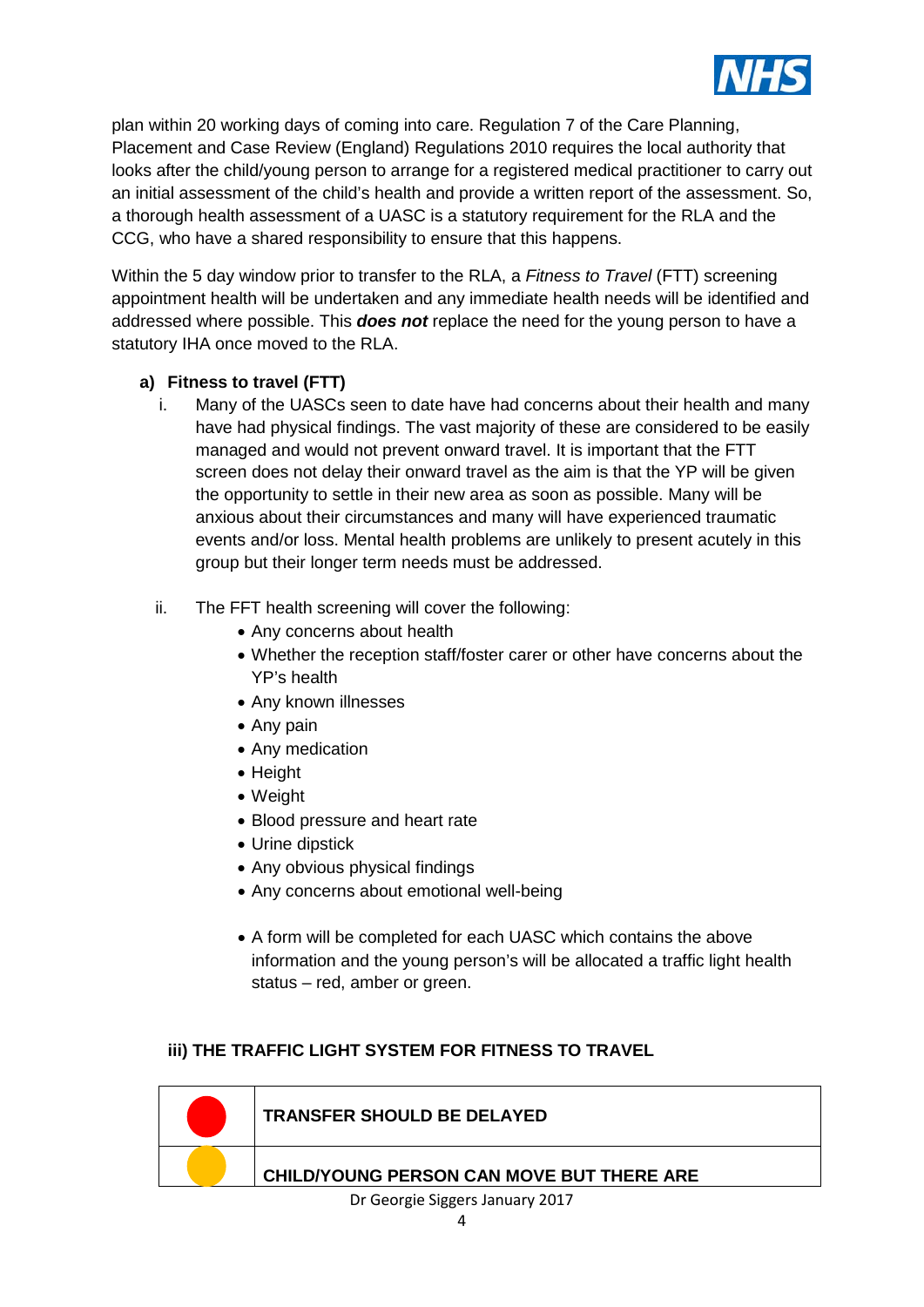

**"SPECIAL CIRCUMSTANCES"**

# **CHILD/YOUNG PERSON CAN MOVE**

**TRANSFER SHOULD BE DELAYED This is because there is an immediate and serious risk to health and the young person either needs emergency treatment or their health status could be made worse by travel. Examples:** Acute physical injury that requires immediate treatment, rest or poses a risk to travel e.g. broken bones, head injury Medical conditions that could be life threatening and need to be treated and stabilised prior to travel e.g. acute asthma, unstable diabetes, sickle cell disease, seizures, serious infections such as acute malaria, possible cerebral malaria, acute TB, Suspected septicaemia/sepsis, acute Hepatitis B. Medical signs that could indicate serious illness e.g. pyrexia of unknown origin, tachycardia, severe dehydration, highly elevated blood pressure Significant mental health concerns - requiring emergency mental health assessments for mental illness including section 12 for section in under MHA *The status red section of the FTT Assessment form should be completed and reasons why clearly stated along with actions required and a clear plan. The Designated Dr and Sarah Hammond ADCS West Kent must be informed by email. If there are any queries about status red, first discuss with your GP colleagues. You can also discuss with the Designated Doctor. The timescale for when a child/young person can be reassessed in terms of subsequent fitness to travel must be clearly stated on the form.*  **CHILD/YOUNG PERSON CAN MOVE BUT THERE ARE "SPECIAL CIRCUMSTANCES" This is because there is a health action or health risk that needs to be considered by UASC central admin or the RLA or a health action or risk that needs to be handed over to the receiving health team. Examples: Conditions that will require treatment, are not considered life threatening but do require a health handover:** Physical injury e.g. burns, cuts, wounds, strains and sprains (need to be clearly

Dr Georgie Siggers January 2017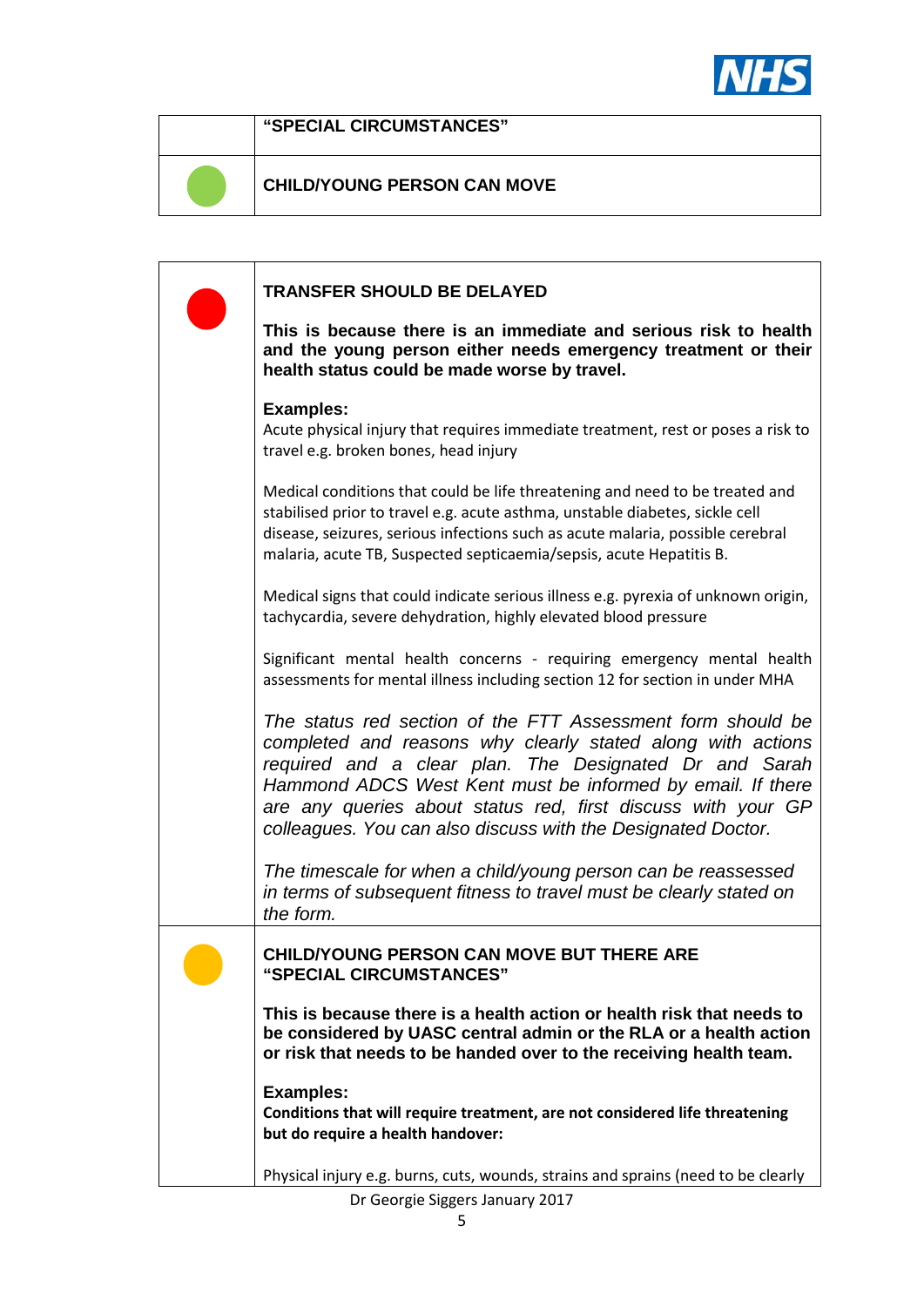

| documented prior to travel)                                                                                                                                                                                                                                                                                                                                                                          |
|------------------------------------------------------------------------------------------------------------------------------------------------------------------------------------------------------------------------------------------------------------------------------------------------------------------------------------------------------------------------------------------------------|
| Stable chronic medical conditions such as asthma, diabetes, epilepsy<br>Skin infections e.g. scabies, fungal infections etc.                                                                                                                                                                                                                                                                         |
| Chest infection or upper respiratory tract infections                                                                                                                                                                                                                                                                                                                                                |
| Suspected sexually transmitted infections                                                                                                                                                                                                                                                                                                                                                            |
| Gastro-intestinal e.g. possible parasitic infection, gastro-oesophageal reflux                                                                                                                                                                                                                                                                                                                       |
| Identified dental decay                                                                                                                                                                                                                                                                                                                                                                              |
| Identified visual problems                                                                                                                                                                                                                                                                                                                                                                           |
| Pregnancy                                                                                                                                                                                                                                                                                                                                                                                            |
| <b>FGM</b>                                                                                                                                                                                                                                                                                                                                                                                           |
| Young person has a condition that has been partly treated and further<br>treatment is required                                                                                                                                                                                                                                                                                                       |
| An injury that has been sutured and will require removal of sutures, a fracture<br>that requires review                                                                                                                                                                                                                                                                                              |
| Investigations that have been initiated but that require follow up and possibly<br>further treatment e.g. Asthmas, diabetes, epilepsy, fever                                                                                                                                                                                                                                                         |
| Conditions that require access to specialist medical provision *                                                                                                                                                                                                                                                                                                                                     |
| Sickle cell anaemia                                                                                                                                                                                                                                                                                                                                                                                  |
| Other rare and unusual medical conditions that would require access to a<br>tertiary hospital                                                                                                                                                                                                                                                                                                        |
| *If there is a medical condition that requires access to specialist provision the<br>Home Office Central Admin team should be informed with part B of the<br>Unique Unaccompanied Child Record form so that this information can be<br>considered when allocating the young person to a region.                                                                                                      |
| For children and young people who have an amber status the<br>following action is recommended: The status amber section of the<br>FTT Assessment form should be completed and reasons why<br>clearly stated along with actions required and a clear plan. If there<br>are any queries about status amber, first discuss with your GP<br>colleagues. You can also discuss with the Designated Doctor. |
| <b>CHILD/YOUNG PERSON CAN MOVE</b>                                                                                                                                                                                                                                                                                                                                                                   |

**There are no apparent or reported health conditions or concerns** 

Dr Georgie Siggers January 2017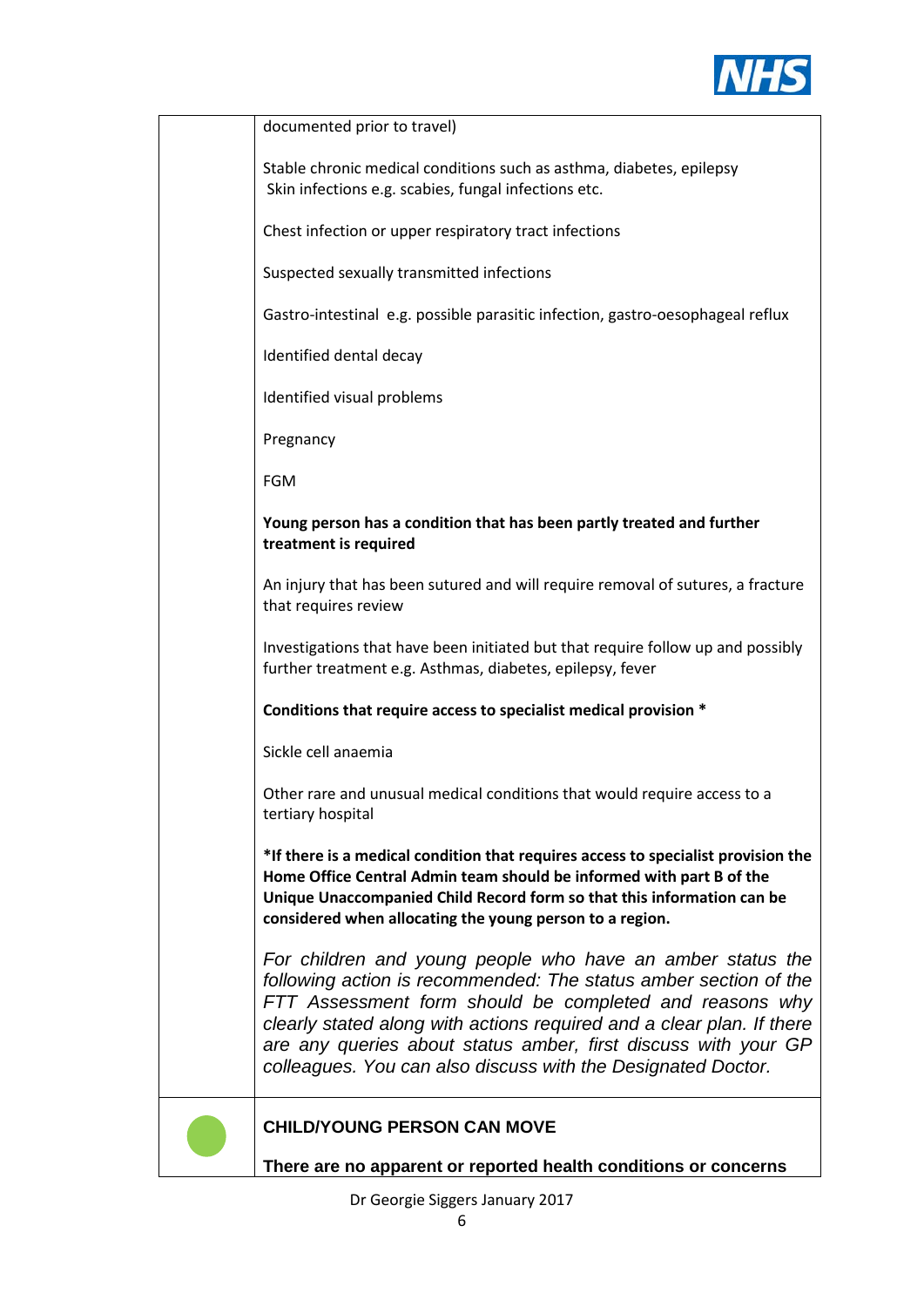

#### **and the young person appears fit for onward travel**

*For children and young people who have a green status the following action is recommended: The status green section of the FTT Assessment form should be completed with a statement that the child/young person has no known health conditions, is currently physically well and is fit for travel*. *.* 

### **v. Admin processes**

- Referral for a FTT screen will be via the completed Part A form of the National UASC Transfer Scheme Unique Unaccompanied Child Record.
- After the FTT screening the FTT assessment form will need to be typed up and a copy given to the YP's GP, Social worker a copy will then be sent on to the Designated professionals for LAC in the new area once KCC have provided Part D of the forms (assuming the YP has consented to their information being shared).
- If a UASC is considered to have "status red", the LA and Desiganted Dr must be informed in order for a decision to be made that the YP cannot travel. A clear reassessment plan and time frame must be made and health should inform colleagues in the receiving area.

#### **b) Sharing of health information**

i. Local authorities, CCGs and providers of services have to ensure that there are effective arrangements in place to share information about the UASCs health. These arrangements have to balance the need to know with the sensitive and confidential nature of some of the information. It is important that the FTT information is shared with the child but it is also made available to the new GP and to the clinician who undertakes the IHA.

**With the child or young person:** Kent Designated professionals are developing a 'health passport' for the UASC to take with them to the RLA. At present it is proposed that this will contain the following information:

| NHS info leaflet for refugees |
|-------------------------------|
| <b>IHA info leaflet</b>       |
| Blood Borne Infection leaflet |
| ТB                            |